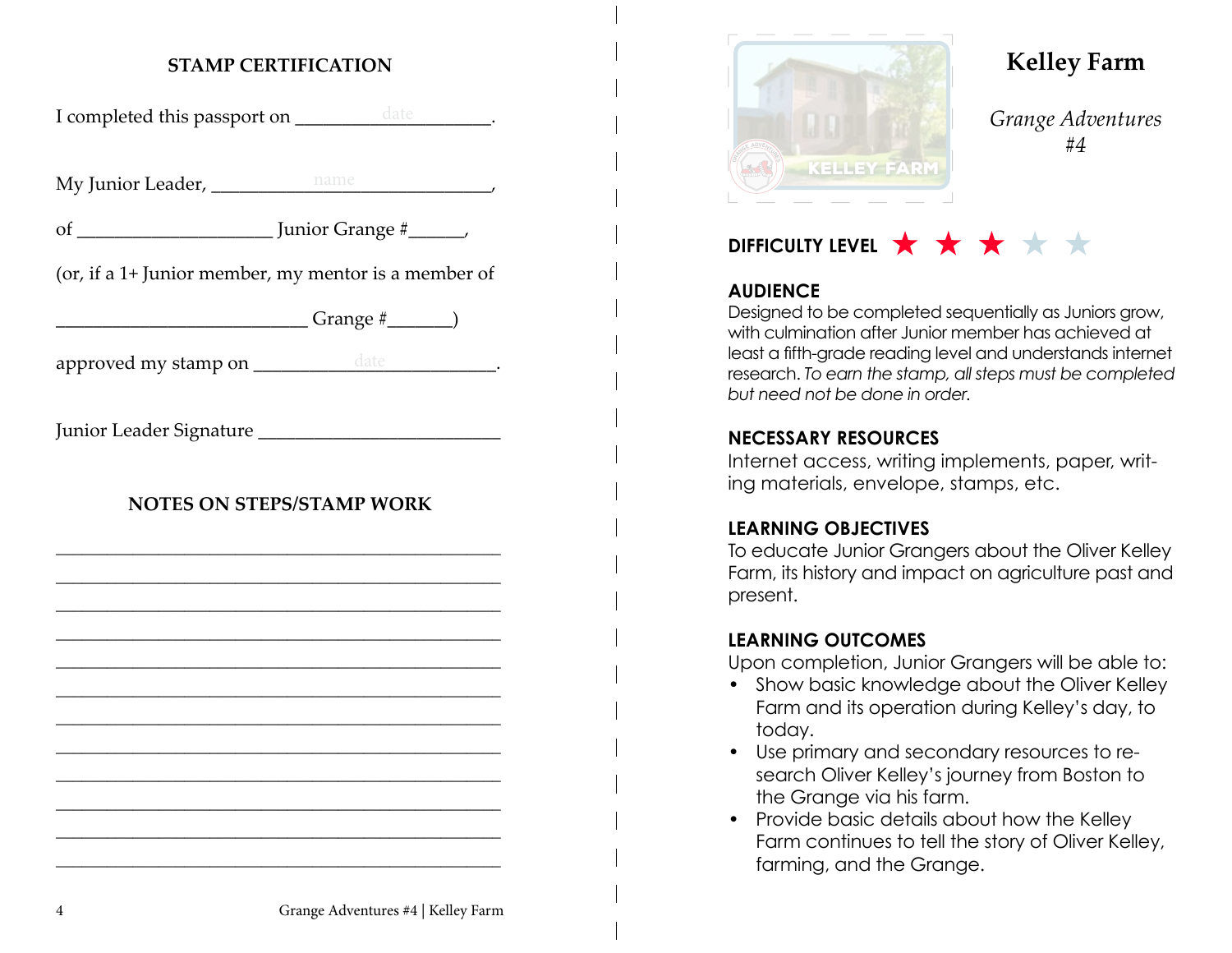#### **Step 1**

Find the location of the Oliver Kelley Farm on a U.S. map. Figure out how far away it is from your home.

How many miles is the Kelley Farm from you: \_\_\_\_\_\_\_\_\_

If you planned a trip to the Kelley Farm, how would you get there and how long would it take?

#### **Step 2**

Send a letter, or email the Kelley Farm to find out who works there today, and what kinds of jobs they do on the farm.

\_\_\_\_\_\_\_\_\_\_\_\_\_\_\_\_\_\_\_\_\_\_\_\_\_\_\_\_\_\_\_\_\_\_\_\_\_\_\_\_\_\_\_\_\_\_\_\_\_\_\_\_

Date Completed:  $\Box$ 

#### **Step 3**

Interview someone who has visited the Kelley Farm and ask them some questions about their visit. You can ask any questions you like, but be sure to ask:

- Why did you visit the Kelley Farm?
- What time of year did you go?
- What did you do on your visit to the farm?
- What was your favorite thing about your visit?
- If you went back again, what would you be sure to see and do?

Who did you interview: \_\_\_\_\_\_\_\_\_\_\_\_\_\_\_\_\_\_\_\_\_\_\_\_\_\_\_\_

Date Completed: \_\_\_\_\_\_\_\_\_\_\_\_\_\_\_\_\_\_\_\_\_\_\_\_\_\_\_\_

#### **Step 4**

Complete the Kelley Farm passport worksheet.

## **Step 5**

Visit the Kelley Farm or go to its website to research history of the Kelley Farm.

Date Completed:  $\Box$ 

## **Step 6**

Learn about the agricultural products (crops and animals) raised in your state and compare them to the products raised on the Kelley Farm during Kelley's day, and those raised on the Kelley Farm today.

## **Step 7**

Send a contribution of your own or work with others in your Junior or Subordinate to sponsor an animal at the Kelley Farm via a directed donation to Grange Foundation ATTN: Kelley Farm.

Amount donated: \$\_\_\_\_\_\_\_\_\_\_\_

Date: \_\_\_\_\_\_\_\_\_\_\_\_\_\_\_\_\_\_\_\_\_\_\_\_\_\_\_\_

## **Step 8**

Create and informational display/exhibit or presentation to inform the public about the Oliver Hudson Kelley Farm.